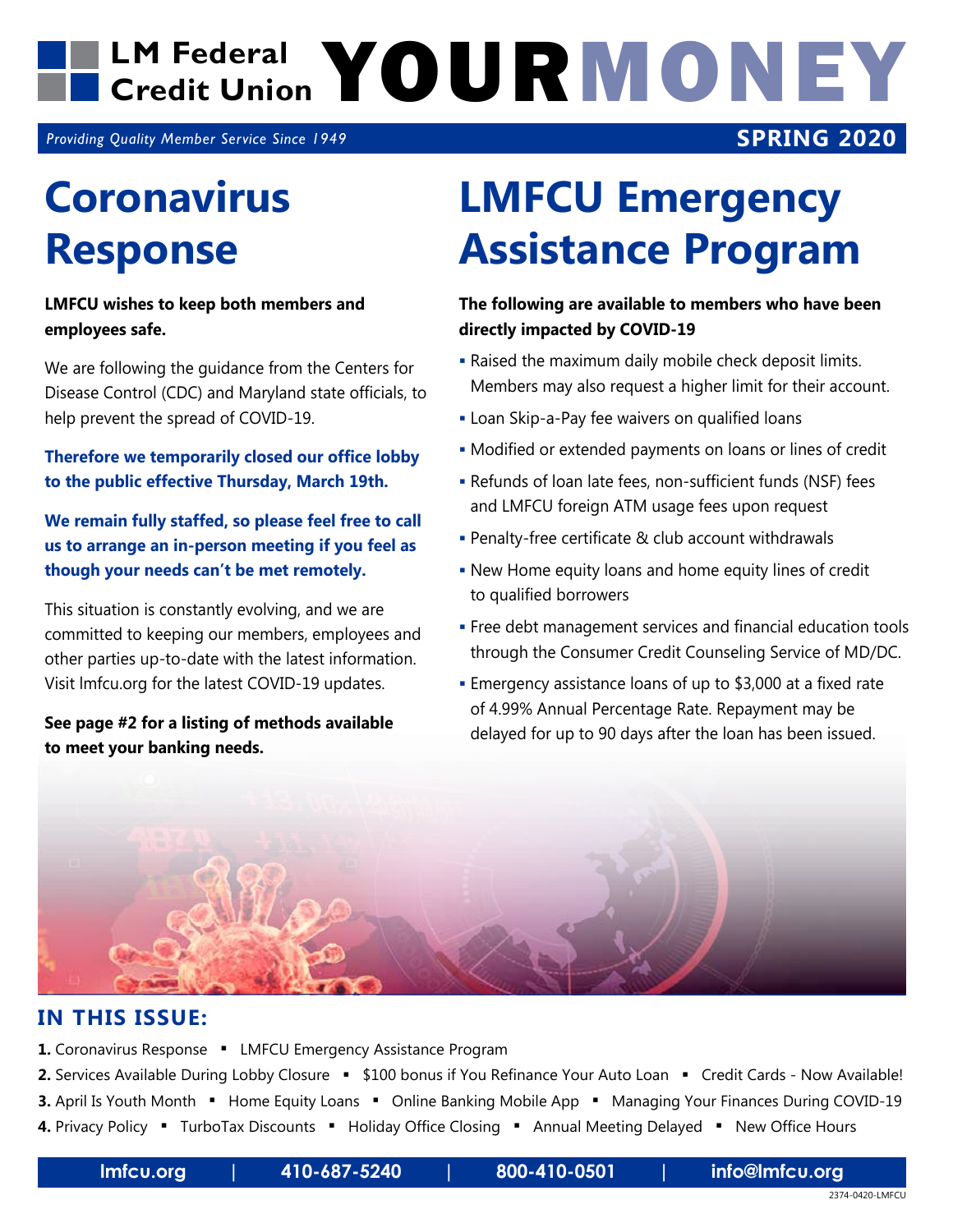#### **During the lobby closing, the following are available to service your needs.**

- Drive-thru Teller and Telephone Member Service: Monday through Thursday, 9 a.m. to 6:00 p.m. & Fridays, 9 a.m. to 7 p.m.
- Use Online and Mobile Banking to check balances, transfer funds, view account history and deposit checks via a mobile device. We've raised the mobile deposit check limits!
- Use Internet Bill Pay to pay bills and transfer funds to accounts at other financial institutions.
- **Apply for loans, new accounts or membership by telephone or online at Imfcu.org.**
- Complete your loan or new account using a secure e-signature. Loan proceeds are disbursed through the office or by Federal Express.
- Use the LMFCU ATM to make cash deposits and withdrawals. You may also access the Co-op network's no-surcharge ATM's.
- Telephone Banking allows you to check balances, transfer funds and hear account history. Call (800) 410-0501 and select option 1.
- **Night Envelope Depository Located at our front entrance.**

**If needed, call us to arrange an in-person meeting at the office.**



### **Get a Cash Bonus Of Up To \$100 If You Refinance Your Auto Loan With LMFCU!**



**We can usually reduce your interest rate and payment with a low rate Credit Union vehicle loan.**

- Get a \$50 bonus\* if you take a loan of \$10,000+, \$100 bonus for loans \$20,000+
- Rates as low as 2.49% APR\* (2019 & 2020 models)
- Rates as low as 2.74% APR\* (2015 to 2018 models)
- **100% financing, terms up to 7-years available\***
- **Finance back through the 2007 model year\***

\* Refinances of existing LMFCU not eligible. Rates quoted assume a FICO score of 730+. Extended terms and financing of older models are subject to restrictions.

### **Credit Cards - Now Available!**

- 0% APR for first 6-months (on purchases & balance transfers)
- **No annual or over the limit fees**
- Ongoing rates as low as Prime plus 5.9%
- Generous rewards program

**Contact a Loan Specialist or visit lmfcu.org for details or to apply.** 

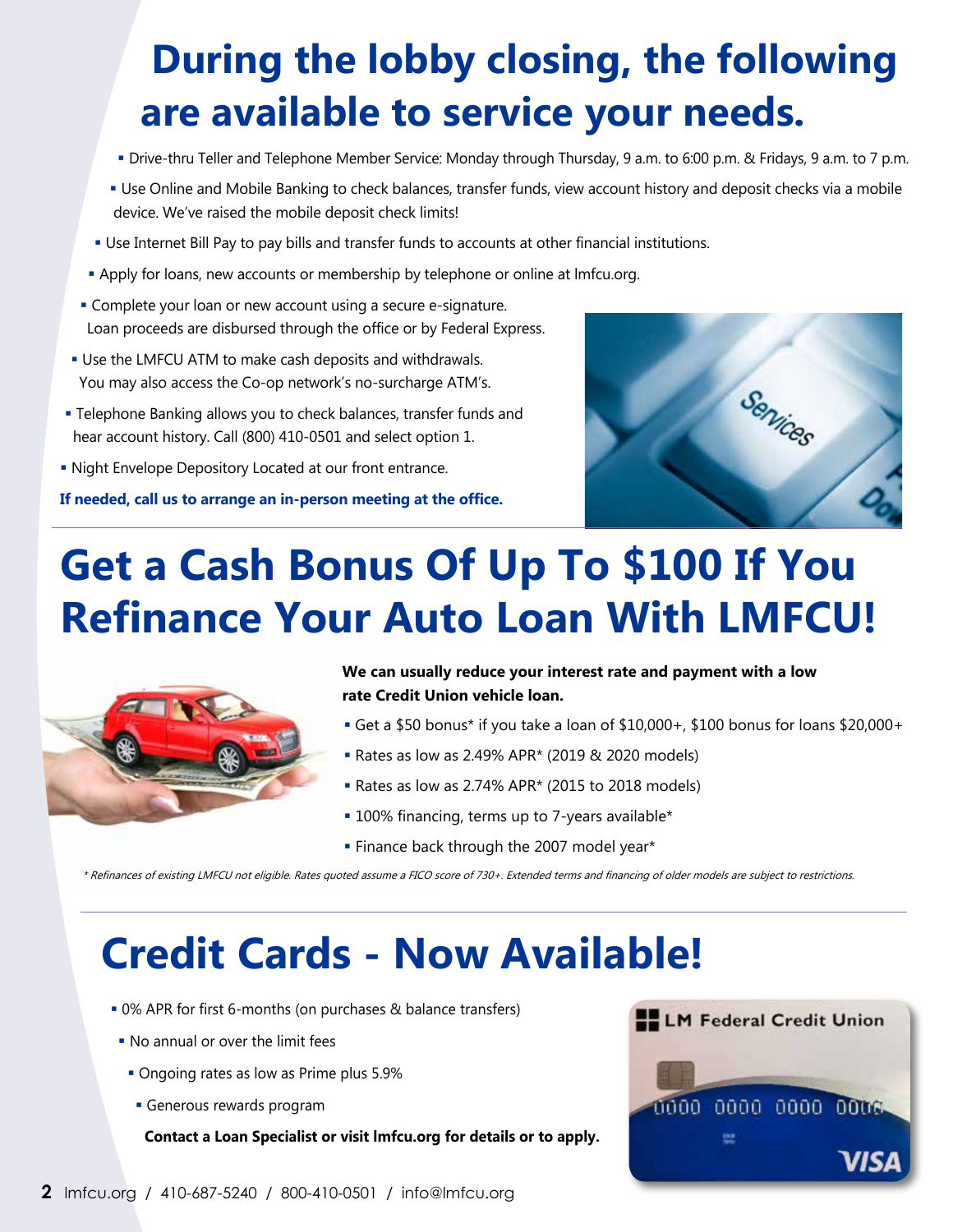#### **April Is Youth Month! Are You Preparing Your Children's Financial Future?**

**Teaching your kids about personal finances and money is essential for your kid's financial future.** 

#### **Educational Information Available!**

We have educational and fun worksheets and information available to help teach younger children. Visit lmfcu.org to get an educational packet.

- Open a Child's Account and get the following:
	- \$5 matching cash deposit
	- Cool piggy bank!
	- Chance to win a \$100 gift card

\* Promotion expires on April 30th. Drawings to be held May 4th. Deposits must be made to a child's account, age 17 or less. Other restrictions apply.

### **Home Equity Loans!**

#### **Open a new home equity line of credit - Pay Only 2.49% APR!\***

Fixed rate home equity loan rates as low as 3.99% APR\*

Low minimum payments and no closing costs\*\*

Questions? Call 800-410-0501 or visit lmfcu.org

APR = Annual Percentage Rate. \*Available for the first 6 months. Fixed rate assumes a 5-year term with a 80% loan to value. Certain restrictions apply. Minimum \$20,000 line or loan required for closing cost waiver. Application must be received by 6/30/2020. Loan must be the 1st or 2nd lien on the property and must be secured by your primary residence in MD, DC, PA, DE, NJ or VA. Rates are subject to change without notice. Other restrictions apply



### **Online Banking Mobile App**

#### **You can access your account from just about any smart phone or other device.**

The free mobile app allows you to check balances, review account history and transfer funds 24 hours a day.

Transactions are posted immediately to your account.

#### **Visit the Online Access tab at lmfcu.org for details.**



### **Managing Your Finances During COVID-19**

Times are unsettling for millions of Americans facing reduced hours, changing work functions, and uncertain financial days ahead. With COVID-19 spreading, it's more important than ever for you to take the reins over your finances and manage them carefully to make your money work for you despite the uncertainty all around.

Visit the What's New note at lmfcu.org to learn about managing your finances during COVID-19.